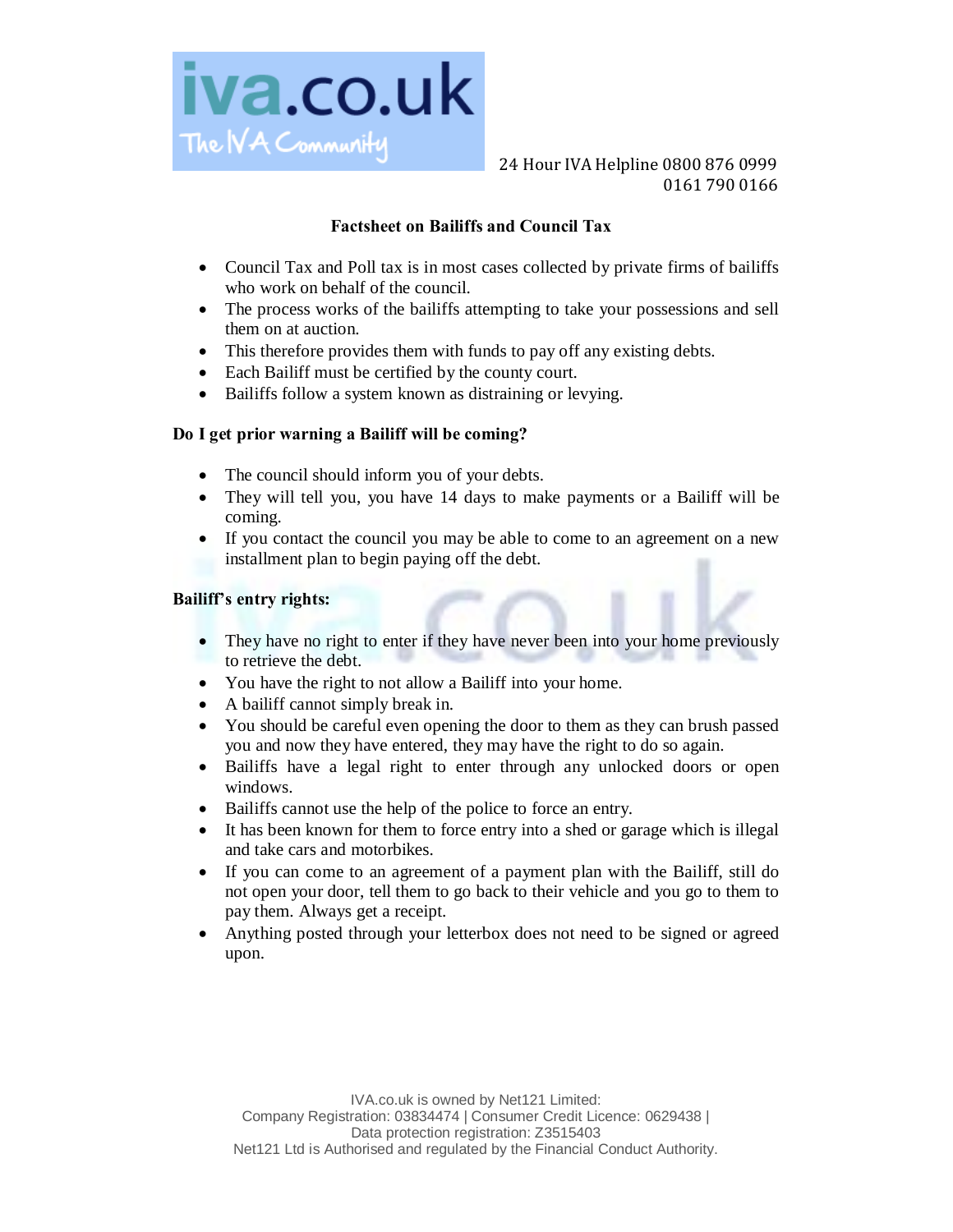

# **What rights do the Bailiffs have if they have already entered my property?**

- Once let in, they can return and even break in, in future.
- · Any debts with the bailiffs will need to be treated as priority debts to stop them taking your possessions.
- Offer a payment to the bailiffs in installments and provide them with evidence showing what you can afford.
- · Bailiffs may only take goods under a liability order when collecting council tax; they may not take goods for a different bill.
- The process must start again if it is for a different council tax meaning they no longer have the rights to enter your home until you let them in again.

## **Are there specific items a Bailiff can take?**

- Any rented or hired goods are not to be taken.
- · Books, vehicles or equipment used for business purposes cannot be taken.
- Essential clothing, furniture and household equipment cannot be taken.
- The list is not very specific so Bailiffs may view items differently.
- You may make a complaint if you believe an item that is essential has been taken.

# **What are the rules on items that do not belong to me?**

- · Only possessions of yours may be taken if you are solely named on the liability order.
- You must explain to a Bailiff if the item does not belong to you and you may require evidence to prove this.
- The owner of an item may be asked to sign a  $\pm$ statutory declaration  $\phi$  to swear ownership.

#### **Can I remove goods to stop the Bailiffs taking them?**

- · If the Bailiffs are yet to enter your home you can hide items or remove them from the property.
- · Once a Bailiff has said they will take that item, you can no longer hide it, as this is a criminal offence.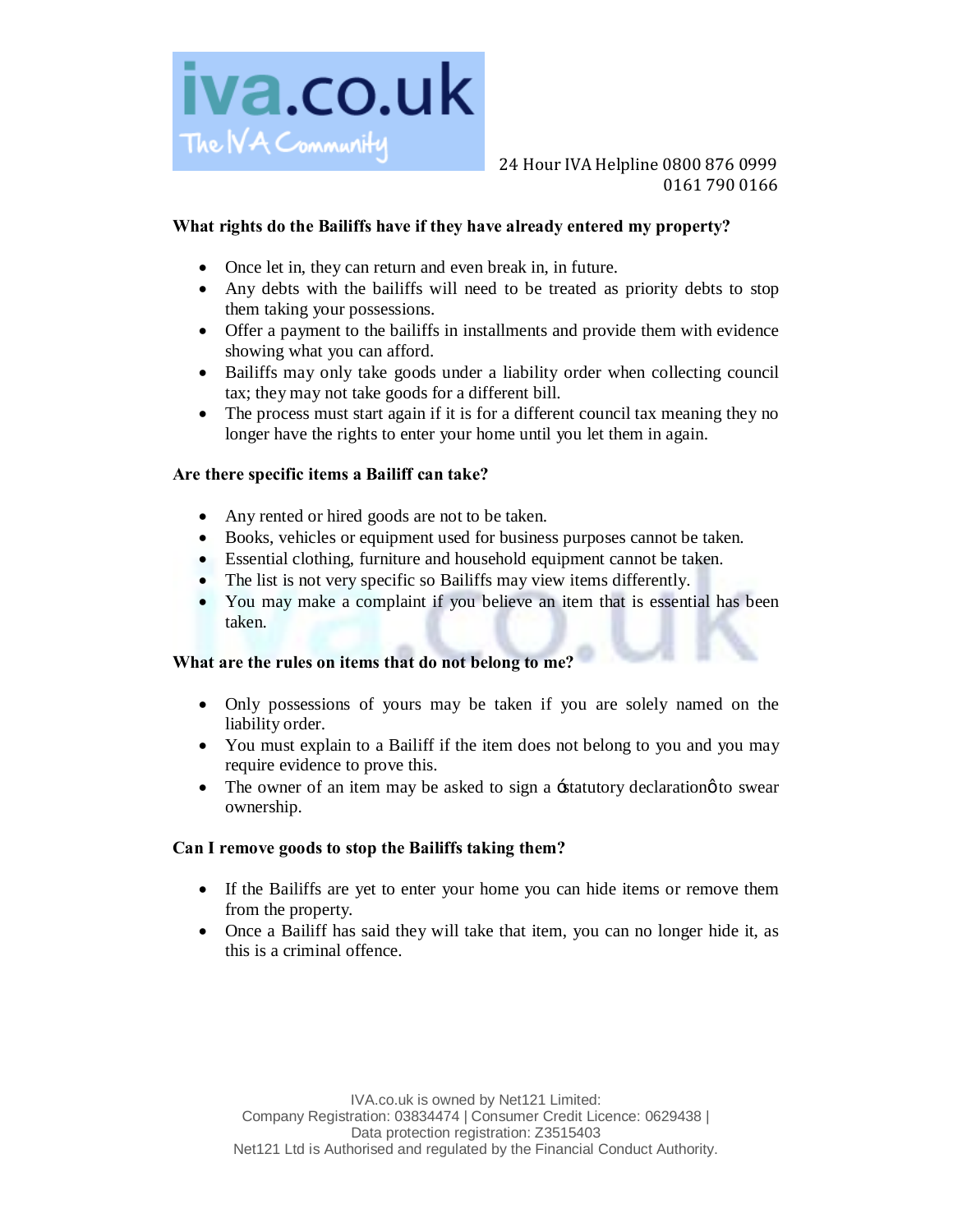

#### **Are there procedures Bailiffs must follow?**

- Bailiffs must have authorization in a written form for them to call.
- · If you ask the Bailiff to see this they should able to show you it.
- You should be left with a copy of what the law -enforcement regulations  $\phi$ allows a bailiff to do or not.
- · You should also have a copy of the charges a Bailiff can request upon each visit.

## **Can I stop a Bailiff?**

- · It is possible for you to make offers to the Bailiffs of a repayment plan at an affordable rate.
- You could communicate with the council directly in arranging a repayment plan.
- Writing a letter to the Bailiffos firm telling them you are arranging an agreement on a payment plan.
- · Continue to make payments to the council whether they accept your offer or not.
- · Making continuous payments shows you are willing to pay and not just let the debts build up.

#### **Record of Payments**

- · This may prevent the council using bailiffs, as you can show constant payments are being made in order to pay the debts off.
- Communicate with the council to come to an agreement with them to ensure they do not make other arrangements to retrieve the money.

#### **If the Bailiffs cannot retrieve the money, what happens next?**

- The debt will be returned to the council.
- They then may apply to the magistrates of court for a committal summons.
- Contact the council again and see if a payment plan can be arranged.
- If no agreement takes place, you must attend the hearing and with you should be evidence of any payments and any letters you have sent attempting to make an arrangement to pay back the debts.
- The only way the court will send you to prison is if they think you have deliberately not paid and can afford to do so.
- In the case of Income support, pension credit or jobseekergs allowance, your council may have a policy where it will not use bailiffs and will potentially agree to you making consistent installments from your benefit scheme.